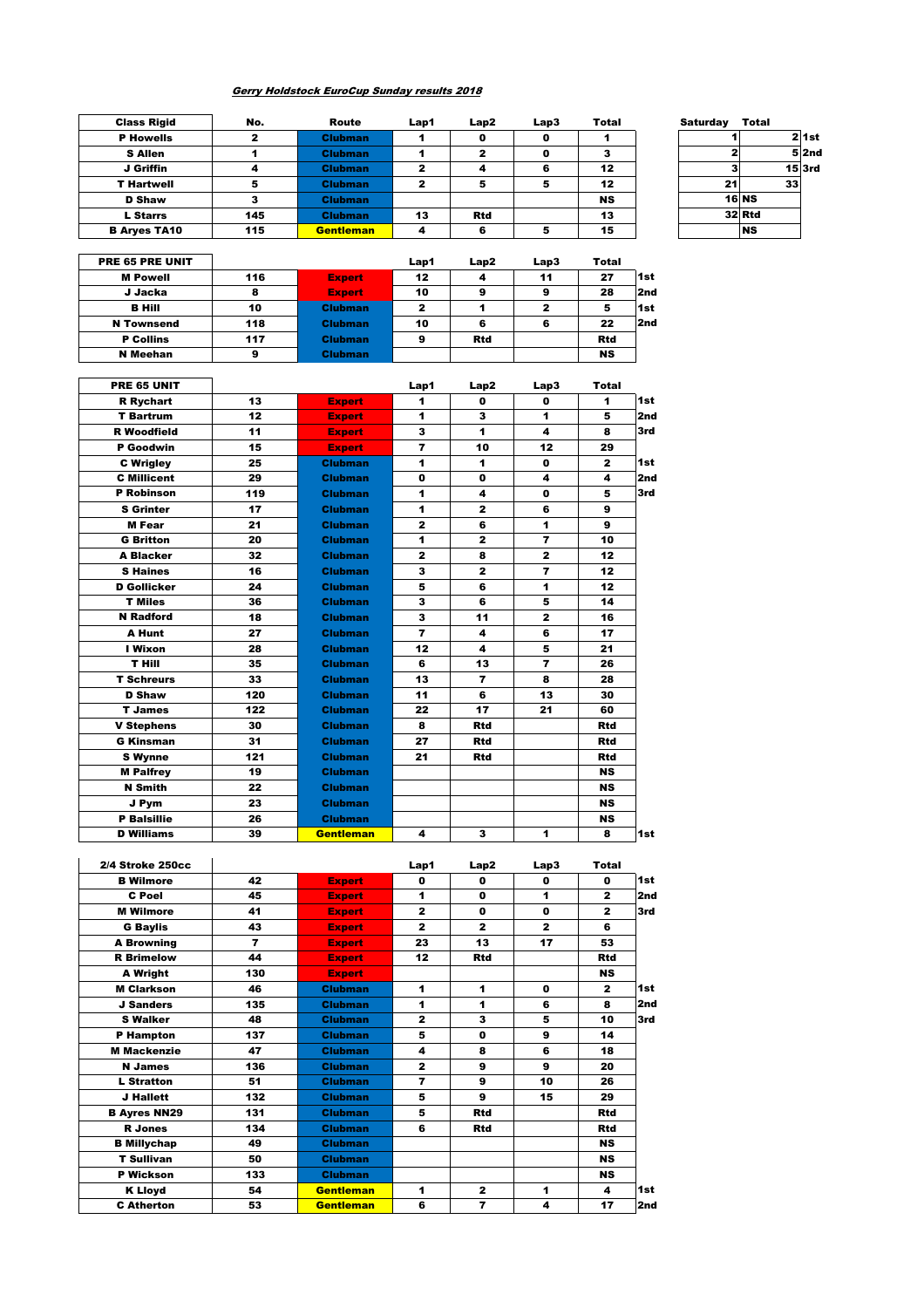| <b>TwinShock</b>                             |     |                                | Lap1         | Lap2         | Lap3           | Total                   |                 |
|----------------------------------------------|-----|--------------------------------|--------------|--------------|----------------|-------------------------|-----------------|
| <b>T</b> Wheeler                             | 146 | <b>Expert</b>                  | 1            | 0            | 0              | 1                       | 1st             |
| <b>W</b> Eves                                | 58  | <b>Expert</b>                  | 1            | 1            | 0              | $\overline{\mathbf{2}}$ | 2 <sub>nd</sub> |
| <b>A Taylor</b>                              | 68  | <b>Expert</b>                  | 2            | 0            | 0              | 2                       | 3rd             |
| <b>S</b> Koote                               | 65  | <b>Expert</b>                  | 1            | 4            | 4              | 9                       |                 |
| I Pape                                       | 60  | <b>Expert</b>                  | 6            | 1            | 6              | 13                      |                 |
| <b>S Peak</b>                                | 55  | <b>Expert</b>                  | 10           | 1            | з              | 14                      |                 |
| A Perry                                      | 124 | <b>Expert</b>                  | 2            | 12           | 5              | 19                      |                 |
| <b>S</b> Young                               | 56  | <b>Expert</b>                  | 14           | 8            | $\overline{2}$ | 24                      |                 |
| P Cook                                       | 62  | <b>Expert</b>                  | 8            | 10           | 9              | 27                      |                 |
| <b>N</b> Boxall                              | 59  |                                | 15           | 8            | 4              | 27                      |                 |
| <b>G</b> Howard                              | 61  | <b>Expert</b><br><b>Expert</b> | 12           | 9            | 12             | 33                      |                 |
|                                              |     |                                |              | 21           |                | 42                      |                 |
| <b>D</b> Giltrow                             | 57  | <b>Expert</b>                  | 12           |              | 9              |                         |                 |
| <b>N</b> Tomkins                             | 123 | <b>Expert</b>                  | $\mathbf{z}$ | Rtd          |                | Rtd                     |                 |
| <b>M</b> Goodall                             | 66  | <b>Expert</b>                  | 6            | <b>Rtd</b>   |                | Rtd                     |                 |
| <b>M</b> Watmore                             | 67  | <b>Expert</b>                  | Rtd          |              |                | Rtd                     |                 |
| <b>S</b> Clements                            | 63  | <b>Expert</b>                  |              |              |                | <b>NS</b>               |                 |
| J Zotti                                      | 83  | Clubman                        | 0            | 1            | 0              | 1                       |                 |
| <b>N</b> Adams                               | 85  | <b>Clubman</b>                 | 1            | 0            | 0              | 1                       |                 |
| <b>D</b> Barrett                             | 129 | <b>Clubman</b>                 | 2            | 0            | 0              | $\mathbf{z}$            |                 |
| <b>M</b> Peberdy                             | 70  | <b>Clubman</b>                 | 0            | $\mathbf{z}$ | 1              | 3                       |                 |
| I Leysham                                    | 78  | <b>Clubman</b>                 | 2            | $\mathbf{z}$ | 2              | 6                       |                 |
| J Bliss                                      | 6   | Clubman                        | 1            | 5            | 1              | 7                       |                 |
| J Nyons                                      | 126 | <b>Clubman</b>                 | з            | з            | 4              | 10                      |                 |
| <b>S</b> Evans                               | 71  | <b>Clubman</b>                 | 6            | з            | 1              | 10                      |                 |
| <b>M</b> Evans                               | 69  | <b>Clubman</b>                 | 4            | 5            | з              | 12                      |                 |
| <b>B</b> Andrews                             | 72  | <b>Clubman</b>                 | 8            | 1            | 3              | 12                      |                 |
| <b>A Bishop</b>                              | 125 | Clubman                        | 5            | 5            | 8              | 18                      |                 |
| <b>N</b> Tustin                              | 128 | Clubman                        | 5            | 7            | 6              | 18                      |                 |
| <b>P</b> Brimelow                            | 84  | <b>Clubman</b>                 | 6            | 6            | 6              | 18                      |                 |
| J Hillier                                    | 74  | <b>Clubman</b>                 | 9            | 5            | 7              | 21                      |                 |
| <b>A Nolan</b>                               | 76  | Clubman                        | 12           | 4            | 5              | 21                      |                 |
| <b>J</b> Martin                              | 127 | <b>Clubman</b>                 | 5            | 14           | 4              | 23                      |                 |
| N Cox                                        | 73  | <b>Clubman</b>                 | 8            | 8            | 7              | 23                      |                 |
| <b>J W Teerds</b>                            | 64  | <b>Clubman</b>                 | Rtd          |              |                | Rtd                     |                 |
| <b>C</b> Mowlam                              | 86  | <b>Clubman</b>                 | 2            | <b>Rtd</b>   |                | Rtd                     |                 |
| <b>M</b> Smith                               | 75  | <b>Clubman</b>                 |              |              |                | <b>NS</b>               |                 |
| <b>S Pinker</b>                              | 77  | <b>Clubman</b>                 |              |              |                | <b>NS</b>               |                 |
| J McCabe                                     | 79  | <b>Clubman</b>                 |              |              |                | <b>NS</b>               |                 |
| <b>S</b> Reece                               | 80  | Clubman                        |              |              |                | <b>NS</b>               |                 |
| <b>N Haskins</b>                             | 88  | <b>Gentleman</b>               | 1            | 6            | 1              | 8                       | 1st             |
| <b>R</b> Ayres                               | 87  | <b>Gentleman</b>               | з            | 5            | 6              | 14                      | 2nd             |
| <b>K</b> Lessiter                            | 89  | <b>Gentleman</b>               | з            | 11           | 8              | 22                      | 3rd             |
| <b>J Mowlam</b>                              | 91  | <b>Beginner</b>                | 0            | 2            | 0              | 2                       | 1st             |
|                                              |     |                                |              |              |                |                         |                 |
|                                              |     |                                |              |              |                |                         |                 |
| <b>Modern SideCar</b><br>J Golding/L Golding | 140 | <b>Expert</b>                  | Lap1<br>2    | Lap2<br>1    | Lap3<br>0      | Total<br>3              | 1st             |
|                                              |     |                                |              |              |                |                         |                 |
| J Tuck/M Tuck                                | 138 | <b>Expert</b>                  | 6            | 5            | 5              | 16                      | 2nd             |
| P Pesterfield/D Smith                        | 95  | <b>Expert</b>                  | 26           | 21           | 24             | 71                      | 3rd             |
| <b>N</b> Scott/G Scott                       | 108 | <b>Expert</b>                  | 9            | 18           | Rtd            | Rtd                     |                 |
| <b>N Hannam/B Pocock</b>                     | 94  | <b>Expert</b>                  |              |              |                | <b>NS</b>               |                 |
| <b>D Tuck/J Newman</b>                       | 139 | <b>Expert</b>                  |              |              |                | NS                      |                 |
| P Fishlock/D Merrell                         | 105 | <b>Clubman</b>                 | 1            | 6            | 0              | 7                       | 1st             |
| <b>B Dreze/B Dreze</b>                       | 96  | <b>Clubman</b>                 | 5            | 4            | 3              | 12                      | 2nd             |
| L Ethridge/D Denyer                          | 103 | <b>Clubman</b>                 | 2            | 6            | 7              | 15                      | 3rd             |
| <b>D Nourish/A Wright</b>                    | 99  | <b>Clubman</b>                 | 7            | 4            | $\overline{7}$ | 18                      |                 |
| <b>H</b> Dando/D Alpe                        | 101 | Clubman                        | 6            | 10           | 7              | 23                      |                 |
| K Jarvis/J Grossman                          | 102 | <b>Clubman</b>                 | 6            | 9            | 9              | 24                      |                 |
| J Dando/L Blanchard                          | 107 | <b>Clubman</b>                 | 10           | 10           | 10             | 30                      |                 |
| <b>P Collins/J Collins</b>                   | 98  | <b>Clubman</b>                 | 11           | 10           | 12             | 33                      |                 |

100 Clubman 13 12 10 35<br>19 Newsham/A Newsham 13 12 11 36 C Newsham/A Newsham 97 Clubman 13 12 11 36

P Richter/J Seibert 104 Clubman NS<br>
V Sans/Passenger 106 Clubman NS<br>
S Evans/K Baker 141 Clubman NS V Sans/Passenger | 106 Clubman | NS S Evans/K Baker 141 Clubman NS<br>E Tickner/G Tickner 113 Beginner 0 0 0 0 0 E Tickner/G Tickner | 113 | Beginner | 0 | 0 | 0 | 0 | 1st H Shore/I Watmore 111 Beginner 6 11 1 18 2nd P Mosses/B Herzog | 109 Beginner | 10 Rtd | Rtd J Stanley/C Lownes 114 Beginner 16 Rtd Rtd R Clarke/D Messenger 142 Beginner Rtd Rtd T Meinel/V Meinel | 112 Beginner | NS